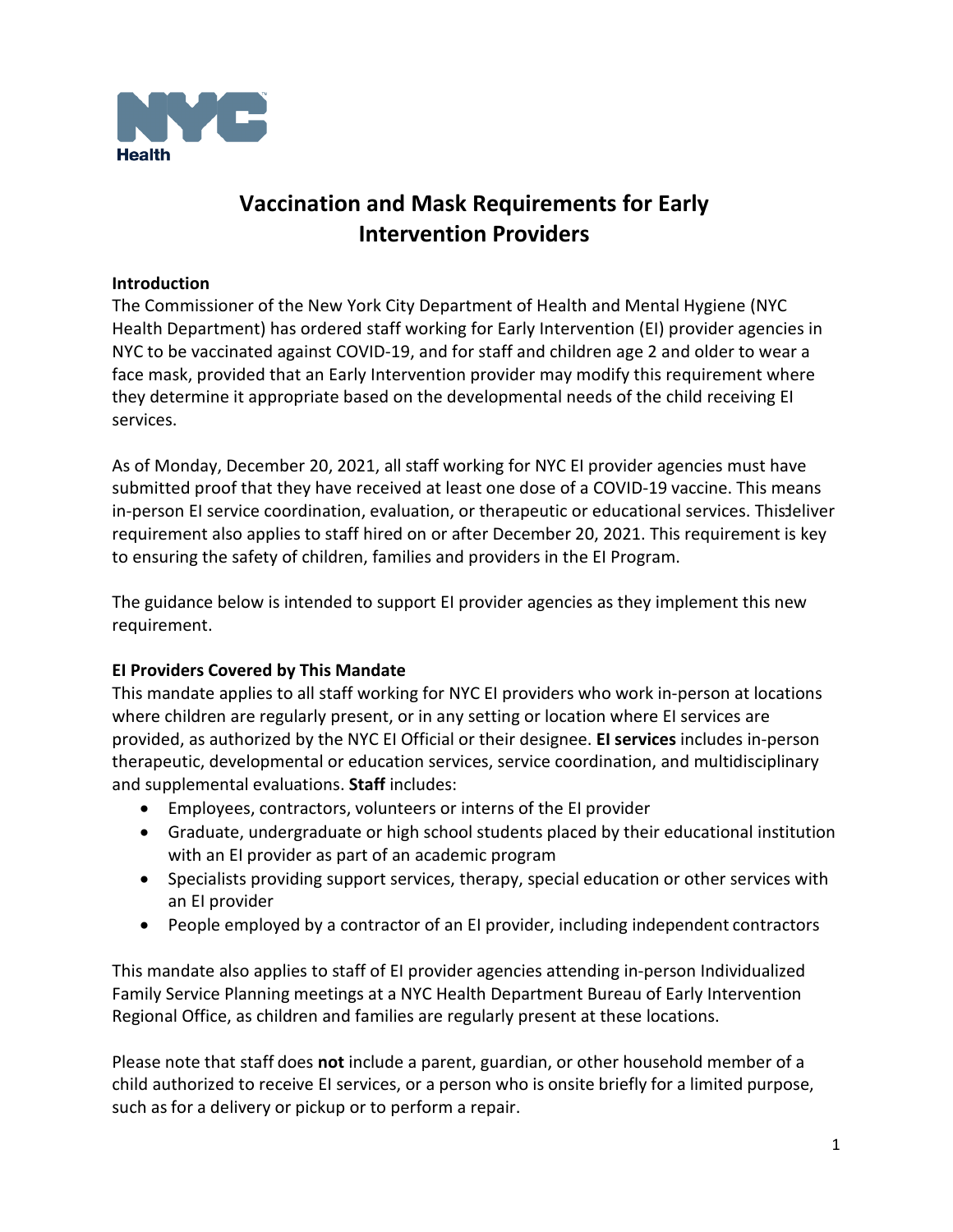# **Tracking and Documentation Requirements**

Each NYC EI provider must securely maintain electronic or paper records of staff members' proof of vaccination. These records must be updated on an ongoing basis and made available to the NYC Health Department, Bureau of EI, Provider Oversight Unit upon request. The program must maintain a report that tracks the following information:

- **Name of staff member and start date at the program**
- **Type of proof of vaccination** submitted, which may include:
	- CDC Vaccination Card. A digital photo or photocopy of this card is also acceptable.
	- NYC Vaccination Record or other official immunization record, including from a health care provider. A digital photo or photocopy of this is also acceptable.
	- NYC COVID Safe App (iOS) printout or screenshots
	- CLEAR Health Pass printout or screenshots
	- NYS Excelsior Pass/Excelsior Pass Plus
- **Vaccine product administered**. EI provider agencies will need to know which vaccine brand the staff person received to determine whether they need one dose or two doses. Acceptable vaccines are those authorized or approved by the Food and Drug Administration (FDA) or authorized for emergency use by the World Health Organization (WHO), and those part of a U.S.-based clinical trial. Acceptable vaccines:
	- Pfizer-BioNTech (also known as COMIRNATY, Tozinameran) (two-dose series)
	- Moderna (also known as Takeda, Spikevax) (two-dose series)
	- Johnson & Johnson/Janssen (single-dose)
	- AstraZeneca (also known as Covishield, Vaxzevria) (two-dose series)
	- COVAXIN (Bharat Biotech International) (two-dose series)
	- Sinopharm-BIBP (Beijing Institute of Biological Products) (two-dose series)
	- Sinovac (CoronaVac) (two-dose series)
	- Novavax, for people participating in the clinical trial only (must confirm receipt of active vaccine (not placebo)
- **Date that proof of vaccination was collected**
- **Whether the staff member is currently fully vaccinated**
	- To be fully vaccinated, at least two weeks must have passed since the person received the second dose in a two-dose series, or a single dose of a vaccine that requires only one dose. People who received two different vaccines are considered fully vaccinated if both vaccine products are authorized or approved by the FDA or WHO.
	- For staff members who have received the first dose of a two-dose series, the **date by which proof of the second dose must be submitted** (45 calendar days from the date proof of their first dose was submitted).
	- For staff members who have not received the second dose of a two-dose series at the time of initial reporting, the provider must later receive proof of and record the **date that the second dose was received**.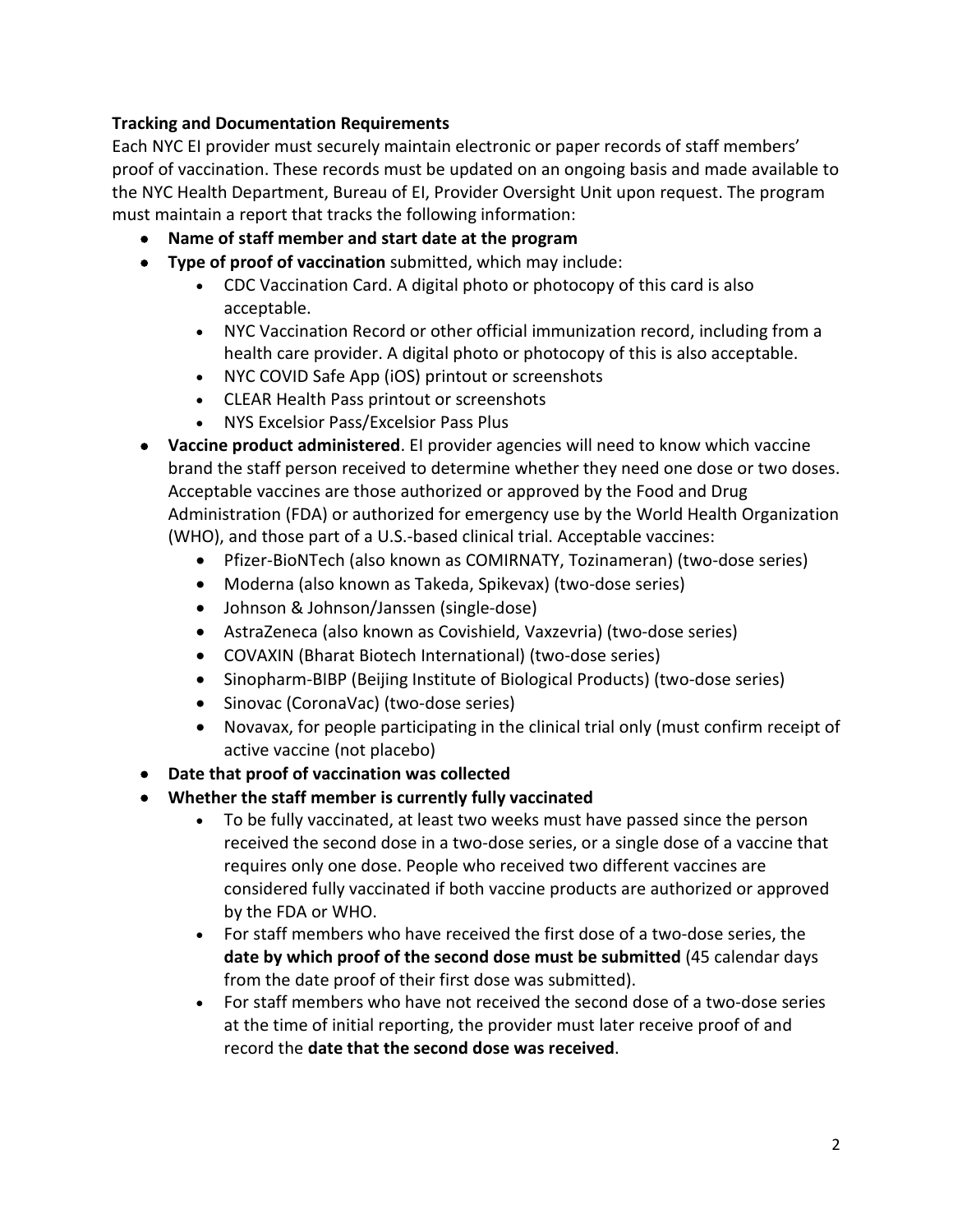- For any staff who did not submit proof of COVID-19 vaccination because they were granted a reasonable accommodation, **date on which the staff was notified of the reasonable accommodation**.
- For any staff who did not submit proof of COVID-19 vaccination and were not granted a reasonable accommodation, **date and method by which the staff was notified that they were ineligible to provide in-person service coordination, evaluation or services in the EI Program**.
- At this time, programs are **not** required to track staff who have received booster shots after completing their initial series.

## **Exemption Requests**

The EI provider agency must be prepared to handle staff requests for a medical or religious exemption. For more information, visit **[cdc.gov](https://cdc.gov/)** and search for **[workplace vaccination program](https://www.cdc.gov/coronavirus/2019-ncov/vaccines/recommendations/essentialworker/workplace-vaccination-program.html)**. For any staff who did not submit proof of COVID-19 vaccination because such staff requested a reasonable accommodation, the record must indicate whether such accommodation was provided. The program must separately maintain records stating the basis for making a determination on such accommodation request and the supporting documentation provided by the staff in accordance with applicable laws, including the Americans with Disabilities Act.

#### **Exemptions and Reasonable Accommodations**

Staff that receive approved exemptions cannot be on-site during the hours that EI services are being provided to children and families unless they become vaccinated, but they may be reassigned with different job duties that can be completed off-site or after-hours. Furthermore, EI therapists, teachers, evaluators and service coordinators who receive approved exemptions cannot provide in-person EI services.

Teachers and therapists who are not vaccinated and have been providing **teletherapy** services to a family may continue to do so. **Transitioning children from in-person to teletherapy services so that a therapist who is not vaccinated may continue to serve them is not an acceptable accommodation without express written parental consent.** Teletherapy services should be delivered based on the needs of the child and family and not that of the service provider.

# **Staff Who Choose Not to Get Vaccinated**

As of December 20, 2021, staff that choose not to get vaccinated cannot be on-site during hours that the program is offering EI services to children and families and cannot deliver in-person EI services in any setting or location where EI services are provided as authorized by the NYC EI Official or their designee. This includes EI in-person therapeutic, developmental or education services, service coordination, multidisciplinary and supplemental evaluations.

#### **NYC EI Monitoring of Vaccination Mandate Compliance**

The NYC Health Department, Bureau of EI, Provider Oversight Unit will be monitoring all EI providers' compliance with the vaccination mandate. The Bureau will contact all EI provider agencies with a form on which they must report the vaccination status of all staff who deliver EI